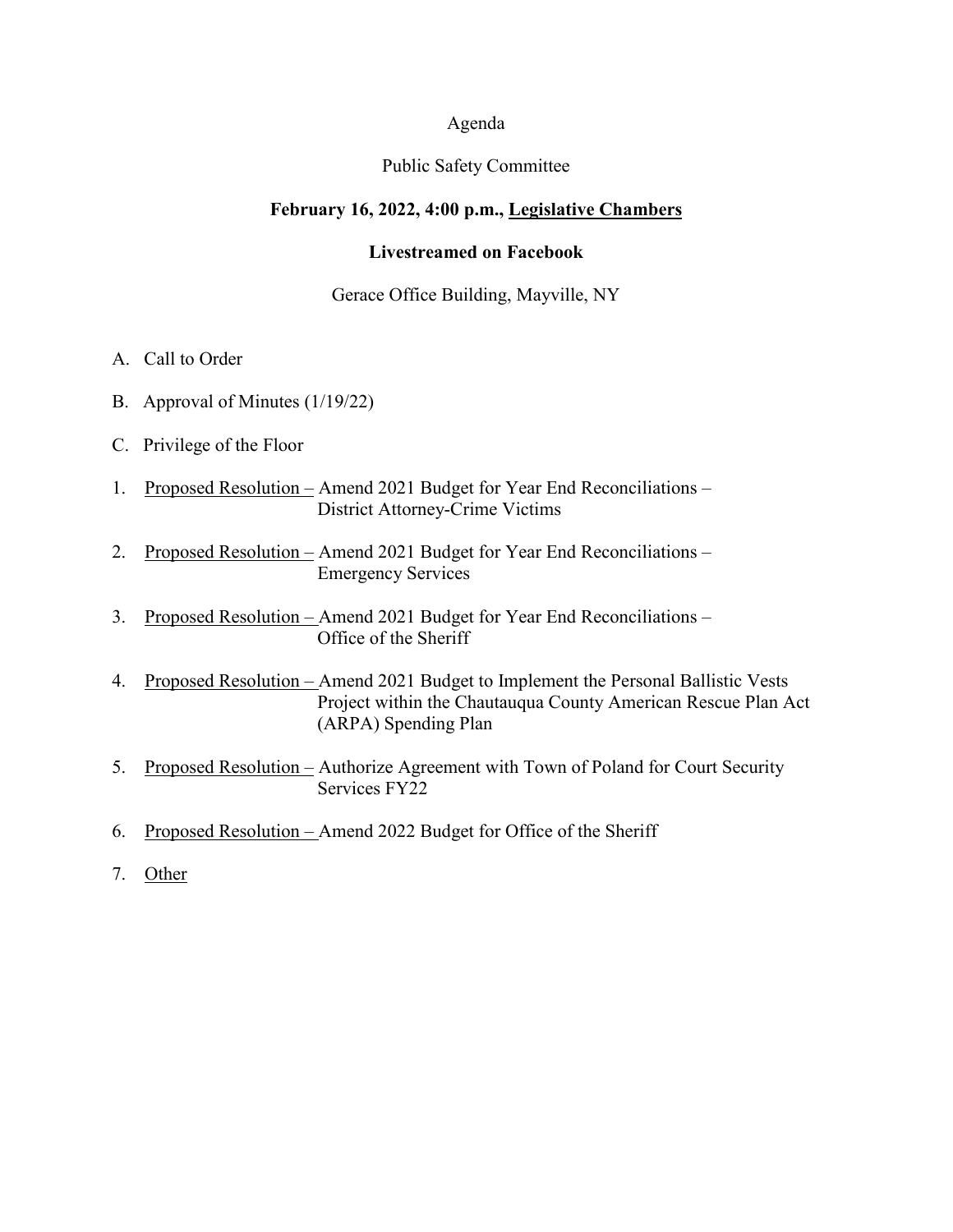**TITLE:** Amend 2021 Budget for Year End Reconciliations – District Attorney-Crime Victims

**BY:** Public Safety and Audit & Control Committees:

**AT THE REQUEST OF:** County Executive Paul M. Wendel, Jr.:

WHEREAS, some District Attorney-Crime Victims departmental expenditures have exceeded initial budgetary estimates; and

WHEREAS, the District Attorney-Crime Victims has received revenues in excess of budget; now therefore be it

RESOLVED, That the Director of Finance is hereby authorized and directed to make the following changes to the 2021 Adopted Budget:

# INCREASE APPROPRIATION ACCOUNTS:

| A.1165.1169.1 | Personal Services - District Attorney-Crime Victims | \$1,000 |
|---------------|-----------------------------------------------------|---------|
| A.1165.1169.8 | Employee Benefits - District Attorney-Crime Victims | \$6,000 |
|               | Total                                               | \$7,000 |

# INCREASE REVENUE ACCOUNTS:

| A.1165.1169.R308.9003 | New York State Aid-OTH ST AID: CRIME VICTIMS | \$1,400 |
|-----------------------|----------------------------------------------|---------|
| A.1165.1169.R408.9003 | Federal Aid-OTH FED AID CRIME VICTIMS        | \$5,600 |
|                       | Total                                        | \$7,000 |

**\_\_\_\_\_\_\_\_\_\_\_\_\_APPROVED \_\_\_\_\_\_\_\_\_\_\_\_\_VETOES (VETO MESSAGE ATTACHED)**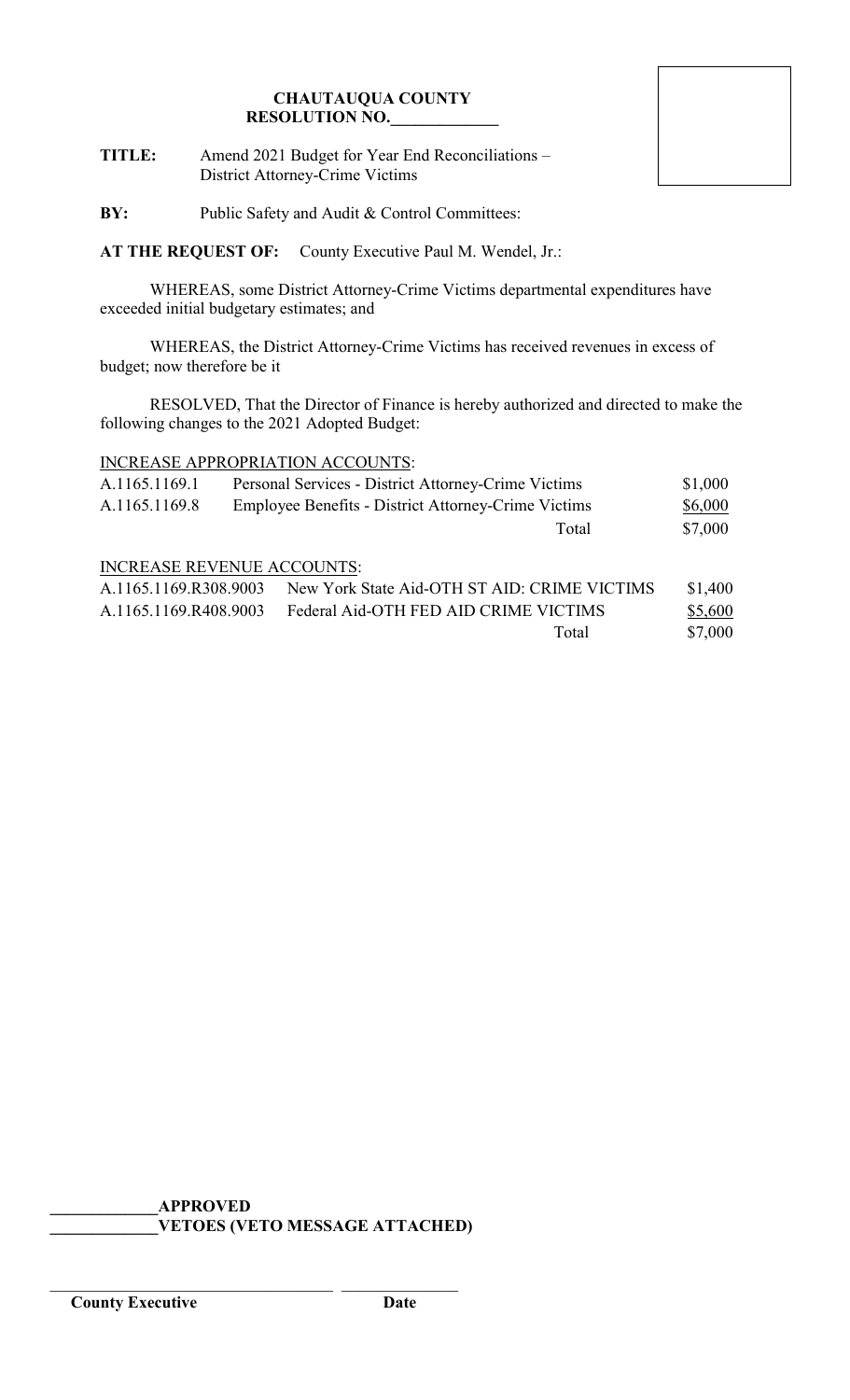**TITLE:** Amend 2021 Budget for Year End Reconciliations – Emergency Services

**BY:** Public Safety and Audit & Control Committees:

**AT THE REQUEST OF:** County Executive Paul M. Wendel, Jr.:

WHEREAS, some Emergency Services departmental expenditures have exceeded initial budgetary estimates, as well as some appropriations have a surplus; and

WHEREAS, the Emergency Services Department has received revenues in excess of budget, as well as some revenues were less than budget; now therefore be it

RESOLVED, That the Director of Finance is hereby authorized and directed to make the following changes to the 2021 Adopted Budget:

# INCREASE APPROPRIATION ACCOUNTS:

| $A.3010---2$     | <b>Equipment - Emergency Services</b>                     | \$3,276   |
|------------------|-----------------------------------------------------------|-----------|
| $A.3010---8$     | <b>Employee Benefits - Emergency Services</b>             | \$8,478   |
| $A.3625$ .----.4 | Contractual - Technical Rescue Team                       | \$4,741   |
| $A.3625 - 8$     | Employee Benefits - Technical Rescue Team                 | \$277     |
| $A.3640$ 8       | Employee Benefits - Hazardous Materials                   | \$4,140   |
| A.3989.----.1    | Personal Services - Emergency Medical Service             | \$167     |
| A.3989.----.8    | <b>Employee Benefits - Emergency Medical Service</b>      | \$13,038  |
|                  | Personal Services - Emergency Medical Service, Fly Car &  |           |
| A.3989.EMS.1     | <b>Ambulance Services</b>                                 | \$100,379 |
|                  | Contractual - Emergency Medical Service, Fly Car &        |           |
| A.3989.EMS.4     | <b>Ambulance Services</b>                                 | \$36,918  |
| A.3989.EMT.1     | Personal Services - Emergency Medical Service, EMT/CPR    |           |
|                  | Training                                                  | \$469     |
|                  | Total                                                     | \$171,883 |
|                  | DECREASE APPROPRIATION ACCOUNTS:                          |           |
| $A.3010$ 1       | Personal Services - Emergency Services                    | \$1,988   |
| $A.3010$ 4       | Contractual - Emergency Services                          | \$10,083  |
| A.3410.3412.4    | Contractual - Basic Fire Academy, Fire Board              | \$2,290   |
| $A.3625$ .----.1 | Personal Services - Technical Rescue Team                 | \$1,076   |
| $A.3625.---2$    | Equipment - Technical Rescue Team                         | \$7,700   |
| $A.3640---1$     | Personal Services - Hazardous Materials                   | \$656     |
| $A.3640$ .----.2 | Equipment - Hazardous Materials                           | \$94,000  |
| $A.3640---4$     | Contractual - Hazardous Materials                         | \$43,027  |
| A.3989.----.4    | Contractual - Emergency Medical Service                   | \$2,272   |
|                  | Personal Services - Emergency Medical Service, Continuing |           |
| A.3989.CME.1     | <b>Medical Education</b>                                  | \$5,542   |
|                  | Contractual - Emergency Medical Service, Continuing       |           |
| A.3989.CME.4     | <b>Medical Education</b>                                  | \$361     |
|                  | Employee Benefits - Emergency Medical Service, Continuing |           |
| A.3989.CME.8     | <b>Medical Education</b>                                  | \$2,497   |
|                  | Employee Benefits - Emergency Medical Service, Fly Car &  |           |

**\_\_\_\_\_\_\_\_\_\_\_\_\_APPROVED** A.3989.EMT.4 Training \$2,534

**\_\_\_\_\_\_\_\_\_\_\_\_\_VETOES (VETO MESSAGE ATTACHED)**

\_\_\_\_\_\_\_\_\_\_\_\_\_\_\_\_\_\_\_\_\_\_\_\_\_\_\_\_\_\_\_\_\_\_ \_\_\_\_\_\_\_\_\_\_\_\_\_\_

A.3989.EMS.8

Contractual - Emergency Medical Service, EMT/CPR

Ambulance Services  $$18,656$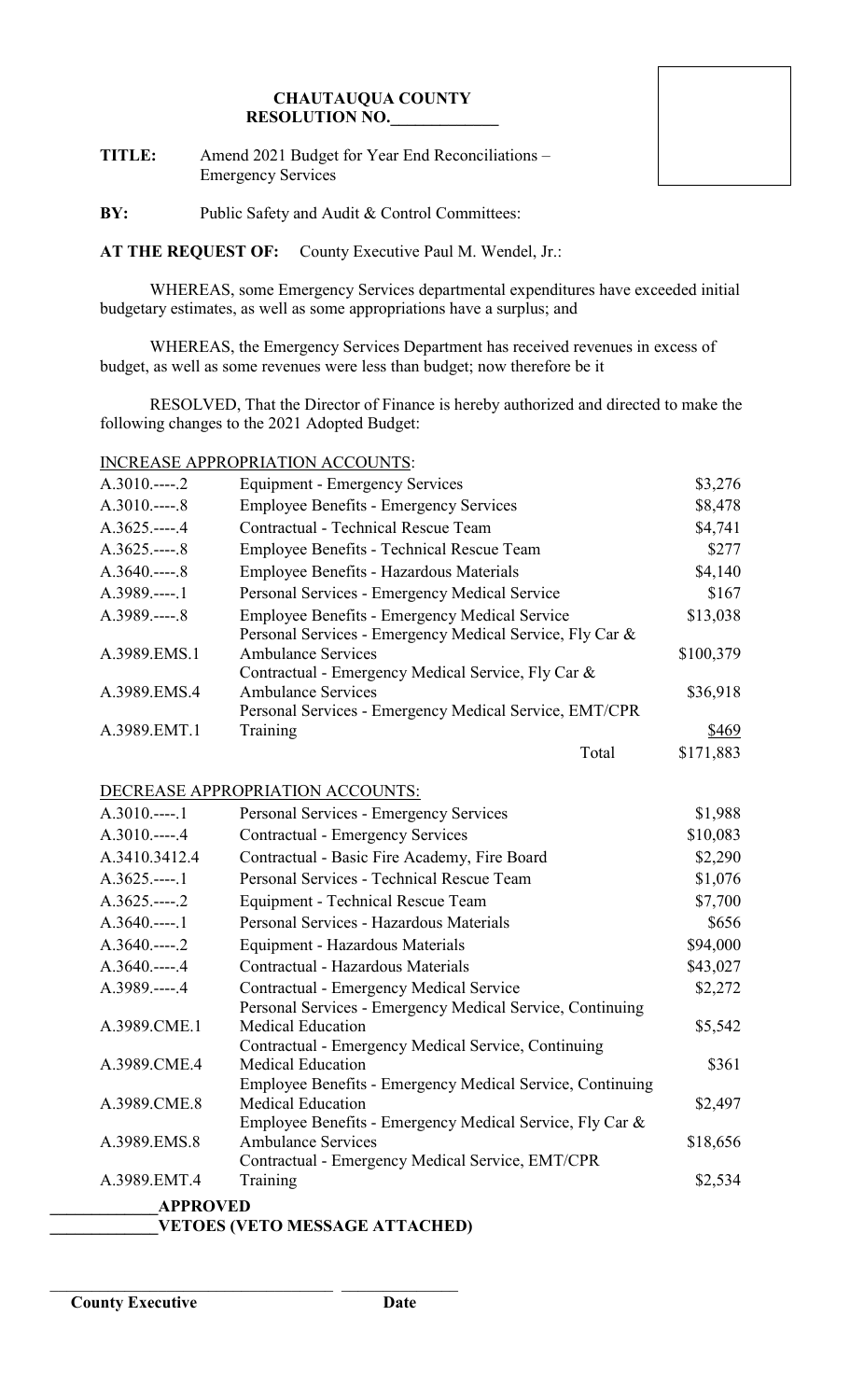|                                   | Employee Benefits - Emergency Medical Service, EMT/CPR |           |  |
|-----------------------------------|--------------------------------------------------------|-----------|--|
| A.3989.EMT.8                      | Training                                               | \$571     |  |
|                                   | Total                                                  | \$193,253 |  |
|                                   |                                                        |           |  |
| <b>INCREASE REVENUE ACCOUNTS:</b> |                                                        |           |  |
| A.3010.----.R268.0000             | Sale of Property/Compensa-Insurance Recoveries         | \$3,275   |  |
| A.3010.----.R270.1000             | Miscellaneous-Refunds: Prior YR Exp                    | \$2,508   |  |
| A.3010.----.R430.5001             | Federal Aid-Emergency Mgt Assistance                   | \$54,029  |  |
| A.3010.----.R430.5003             | Federal Aid-CDC-Bioterrorism Grant                     | \$9,026   |  |
| A.3989.----.R270.1000             | Miscellaneous-Refunds: Prior YR Exp                    | \$403     |  |
| A.3989.----.R277.0000             | Miscellaneous-Other Unclassified Rev                   | \$898     |  |
| A.3989.CME.R270.1000              | Miscellaneous-Refunds: Prior YR Exp                    | \$699     |  |
| A.3989.EMS.R266.5000              | Sale of Property/Compensa-Sale of Equipment            | \$19,100  |  |
| A.3989.EMS.R268.0000              | Sale of Property/Compensa-Insurance Recoveries         | \$2,263   |  |
| A.3989.EMS.R270.1000              | Miscellaneous-Refunds: Prior YR Exp                    | \$3,753   |  |
| A.3989.EMT.R270.1000              | Miscellaneous-Refunds: Prior YR Exp                    | \$1,108   |  |
| A.1310.9999.R111.0000             | Non Property Tax Items-Sales Tax                       | \$39,655  |  |
|                                   | Total                                                  | \$136,717 |  |
|                                   |                                                        |           |  |
| DECREASE REVENUE ACCOUNTS:        |                                                        |           |  |
| A.3640.----.R430.5004             | Federal Aid-Homeland Security                          | \$125,032 |  |
| A.3010.----.R430.5004             | Federal Aid-Homeland Security                          | \$33,055  |  |
|                                   | Total                                                  | \$158,087 |  |
|                                   |                                                        |           |  |

**\_\_\_\_\_\_\_\_\_\_\_\_\_APPROVED \_\_\_\_\_\_\_\_\_\_\_\_\_VETOES (VETO MESSAGE ATTACHED)**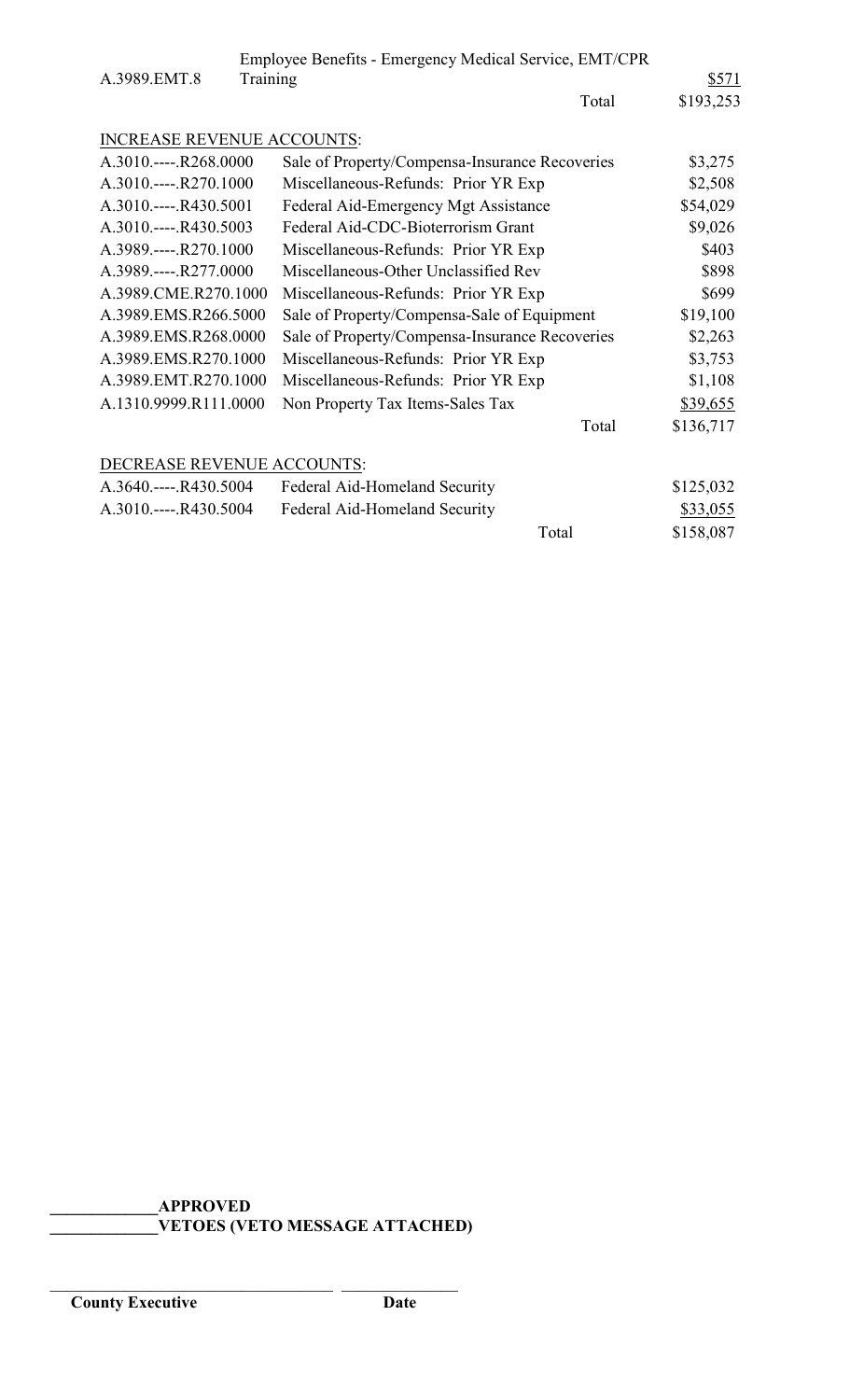# **TITLE:** Amend 2021 Budget for Year End Reconciliations – Office of the Sheriff

**BY:** Public Safety and Audit & Control Committees:

**AT THE REQUEST OF:** County Executive Paul M. Wendel, Jr.:

WHEREAS, some Sheriff's Office departmental expenditures have exceeded initial budgetary estimates; and

WHEREAS, the Sheriff's Office has received revenues in excess of budget; now therefore be it

RESOLVED, That the Director of Finance is hereby authorized and directed to make the following changes to the 2021 Adopted Budget:

## INCREASE APPROPRIATION ACCOUNTS:

|                                  | Personal Services - Publ Safety Communication-    |           |
|----------------------------------|---------------------------------------------------|-----------|
| A.3020.DISP.1                    | <b>Consolidated Dispatching</b>                   | \$54,819  |
|                                  | Employee Benefits - Publ Safety Communication-    |           |
| A.3020.DISP.8                    | <b>Consolidated Dispatching</b>                   | \$16,370  |
|                                  | Contractual - Publ Safety Communication-Technical |           |
| A.3020.TECH.4                    | Services                                          | \$1,531   |
|                                  | Employee Benefits - Publ Safety Communication-    |           |
| A.3020.TECH.8                    | <b>Technical Services</b>                         | \$3,380   |
| $A.3110---1$                     | Personal Services - Sheriff                       | \$6,398   |
| $A.3110---2$                     | Equipment - Sheriff                               | \$10,878  |
| $A.3110.---.4$                   | Contractual - Sheriff                             | \$103,821 |
| $A.3110---8$                     | <b>Employee Benefits - Sheriff</b>                | \$242,208 |
| $A.3150---4$                     | Contractual - Jail                                | \$76,242  |
| $A.3150---8$                     | Employee Benefits - Jail                          | \$140,829 |
| A.3189.3111.4                    | Contractual - Other Law Enforcement - Navigation  | \$1,282   |
|                                  | Personal Services - Other Law Enforcement -       |           |
| A.3189.3112.1                    | Snowmobile                                        | \$11,079  |
|                                  | Employee Benefits - Other Law Enforcement -       |           |
| A.3189.3112.8                    | Snowmobile                                        | \$10,934  |
|                                  | Total                                             | \$679,771 |
| <b>INCREASE REVENUE ACCOUNT:</b> |                                                   |           |
| A.3150.----.R226.0MHS            | Shared Services-Chrgs: Oth Gov-Marsh Hous         | \$679,771 |

# **\_\_\_\_\_\_\_\_\_\_\_\_\_APPROVED**

\_\_\_\_\_\_\_\_\_\_\_\_\_\_\_\_\_\_\_\_\_\_\_\_\_\_\_\_\_\_\_\_\_\_ \_\_\_\_\_\_\_\_\_\_\_\_\_\_

**\_\_\_\_\_\_\_\_\_\_\_\_\_VETOES (VETO MESSAGE ATTACHED)**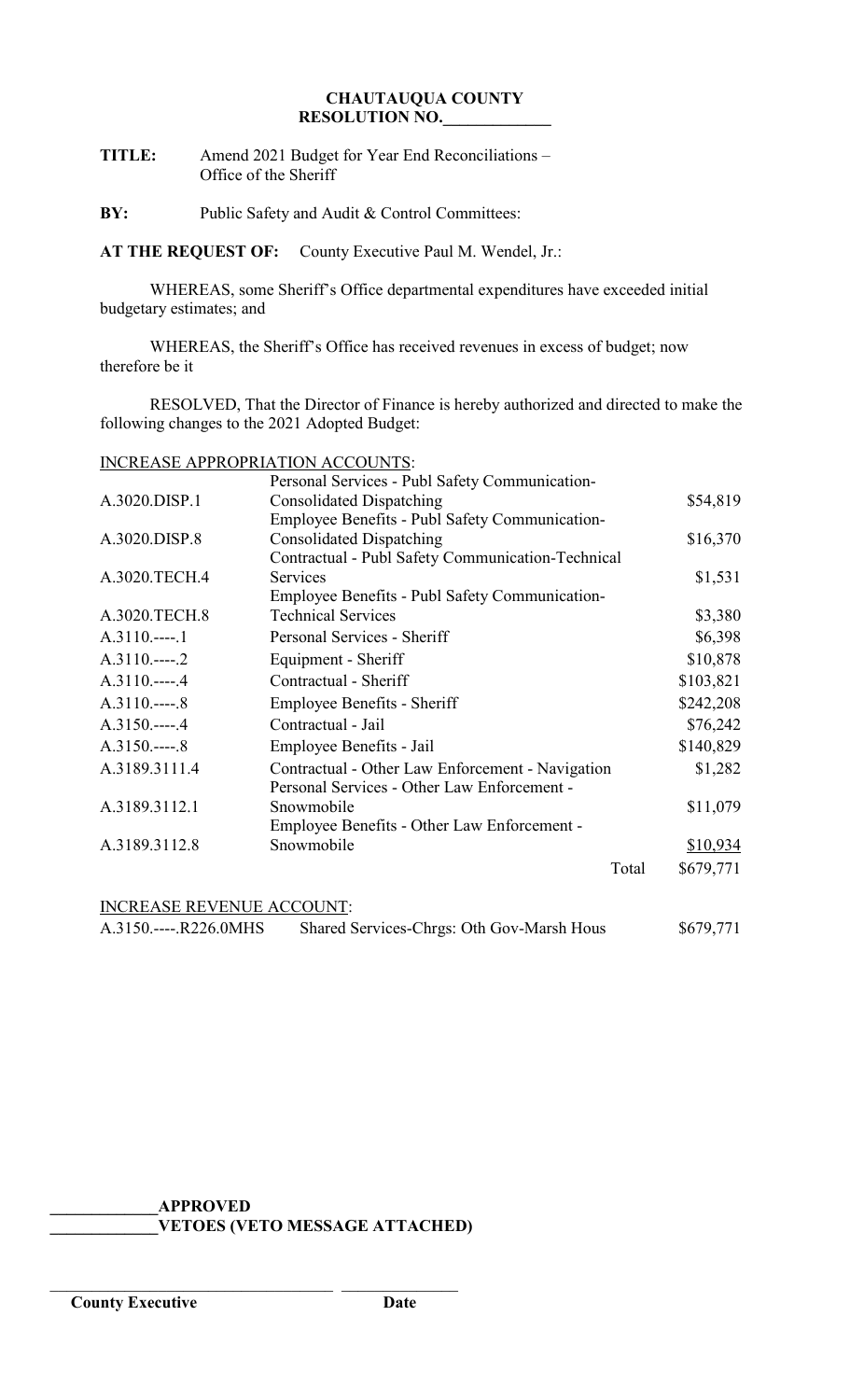**TITLE:** Amend 2021 Budget to Implement the Personal Ballistic Vests Project within the Chautauqua County American Rescue Plan Act (ARPA) Spending Plan

**BY:** Public Safety and Audit & Control Committees:

**AT THE REQUEST OF:** County Executive Paul M. Wendel, Jr.:

WHEREAS, President Biden signed into law the American Rescue Plan Act (ARPA) on March 11, 2021, and this legislation contains a wide array of stimulus and recovery funding designed to ensure the nation's swift economic and public health recovery from COVID-19; and

WHEREAS, Chautauqua County received an award of \$24,600,000 in ARPA funding, of which \$18,219,169 is available for general county spending based on the Treasury Department's revenue loss formula and other guidance, and the remaining \$6,380,831 in funding can only be spent on designated ARPA categories including premium pay; water, sewer, and broadband projects; and responding to the COVID-19 pandemic and its associated economic impacts; and

WHEREAS, an ARPA working group consisting of the County Executive, several legislators, and several department heads worked for many months to create an ARPA Spending Plan (Plan) consisting of priority projects to address the key strategic categories as defined by the Department of Treasury, to be sustainable, and to have a County-wide impact; and

WHEREAS, the Plan, consisting of the priority projects, was thoroughly reviewed by the ARPA working group, the County Executive, and the County Legislature and was adopted pursuant to Resolution No. 202-21; and

WHEREAS, the Personal Ballistic Vests project, identified as one of the priority projects recommended in Resolution 202-21, is ready to proceed, and budget amendments are necessary to authorize spending for the project; therefore be it

RESOLVED, That the Director of Finance is hereby authorized and directed to make the following changes to the 2022 Adopted Budget in order to implement the Personal Ballistic Vests project:

| INCREASE APPROPRIATION ACCOUNT:  |                                    |          |  |
|----------------------------------|------------------------------------|----------|--|
| $A.3110.---4$                    | Contractual—Sheriff                | \$30,000 |  |
|                                  |                                    |          |  |
| <b>INCREASE REVENUE ACCOUNT:</b> |                                    |          |  |
| $A.3110.---R408.9ARP$            | Federal Aid—Oth Fed Aid ARPA Funds | \$30,000 |  |

# **\_\_\_\_\_\_\_\_\_\_\_\_\_APPROVED \_\_\_\_\_\_\_\_\_\_\_\_\_VETOES (VETO MESSAGE ATTACHED)**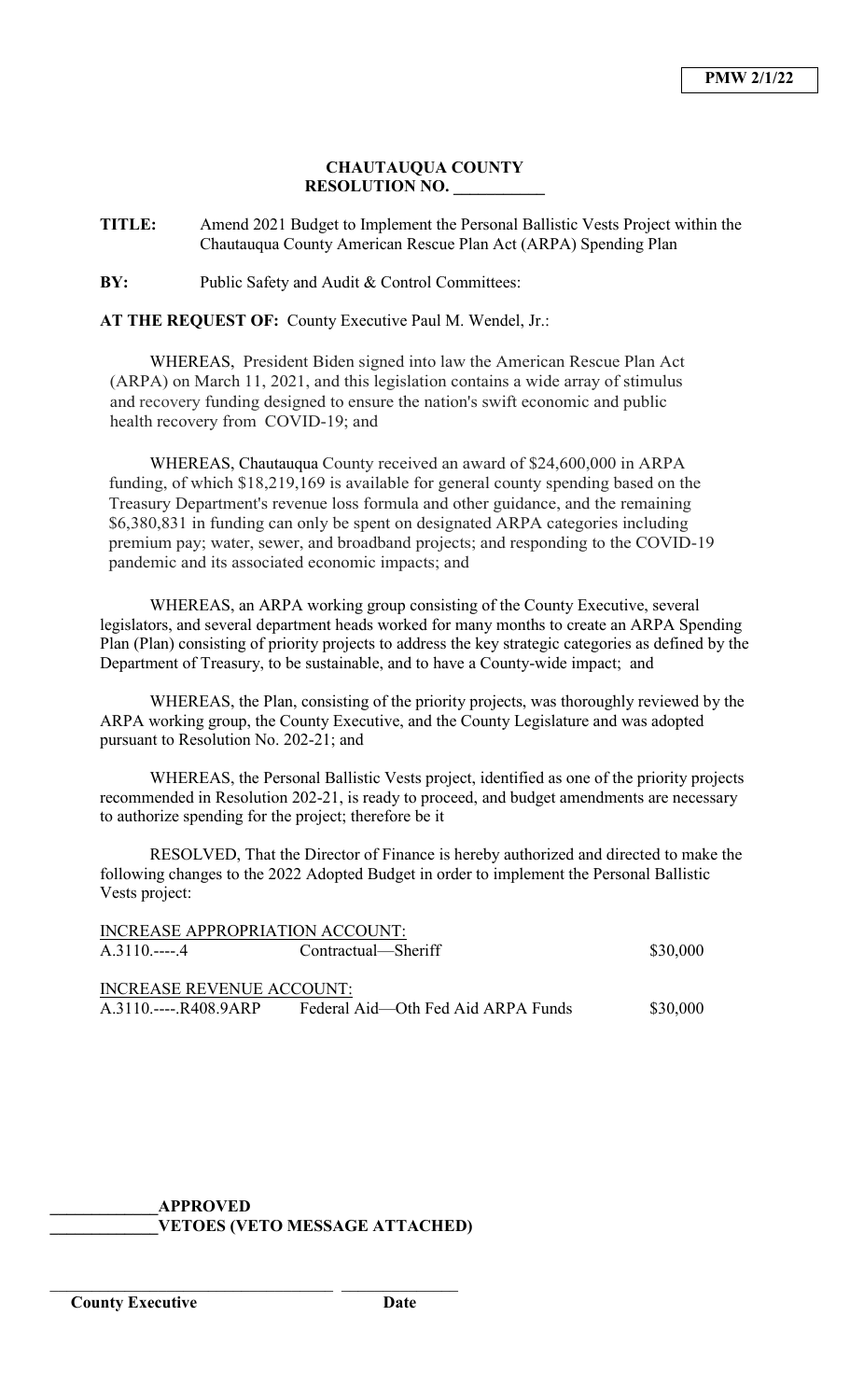**TITLE:** Authorize Agreement with Town of Poland for Court Security Services FY22

**BY:** Public Safety and Audit & Control Committees:

**AT THE REQUEST OF:** County Executive Paul M. Wendel, Jr.:

 WHEREAS, the Town of Poland has requested that the Chautauqua County Office of the Sheriff provide part-time deputy sheriffs for court security detail on designated court nights; and

WHEREAS, the Chautauqua County Sheriff has negotiated a tentative agreement with this township for the period of January 1, 2022 through December 31, 2022 for an estimated cost not to exceed \$7,000, based on an hourly rate of at least \$33.82; and

WHEREAS, this is a new contract and the revenue from this agreement is not included in the 2022 Adopted Budget; and

WHEREAS, additional appropriations are needed to carry out the agreement; now therefore be it

RESOLVED, That the County Executive is hereby authorized and empowered to execute an agreement with the Town of Poland for Court Security Services as set forth above; and be it further

RESOLVED, That the A Fund Balance is appropriated as follows:

DECREASE THE USE OF FUND BALANCE: A.----.----.917.0000 Unassigned Fund Balance—Unassigned Fund Balance \$7,000

; and be it further

RESOLVED, the Director of Finance is hereby authorized and directed to make the following changes to the 2022 Adopted Budget:

INCREASE REVENUE ACCOUNT:

A.1162.1110.R226.0000 Shared Services – Chrgs: Oth Gov-Pub Safety \$7,000

**\_\_\_\_\_\_\_\_\_\_\_\_\_APPROVED \_\_\_\_\_\_\_\_\_\_\_\_\_VETOES (VETO MESSAGE ATTACHED)**